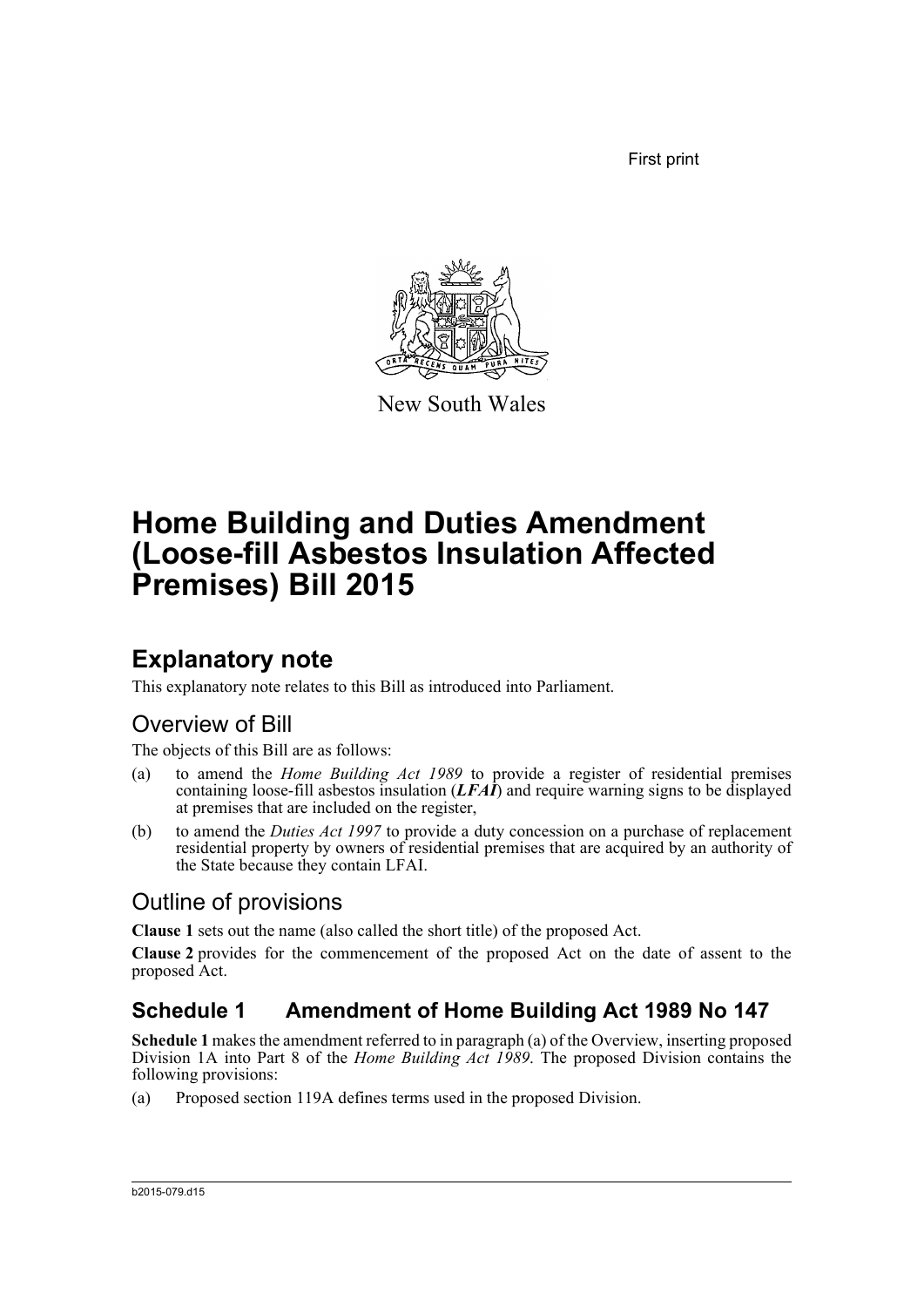Home Building and Duties Amendment (Loose-fill Asbestos Insulation Affected Premises) Bill 2015 [NSW] Explanatory note

- (b) Proposed section 119B requires the Commissioner for Fair Trading to maintain a publicly available register of residential premises containing LFAI (the *Register*). Residential premises are to be listed on the Register if the Commissioner is satisfied that the presence of LFAI has been verified in accordance with the regulations made under the *Home Building Act 1989*. Particulars of listed premises are to be removed from the Register after the premises are demolished and the land on which the premises were erected has been remediated.
- (c) Proposed section 119C makes it an offence for the owner of listed residential premises to fail to ensure that a warning sign about the LFAI is displayed at the premises, and for any person (other than a person authorised under the *Home Building Act 1989* or an investigator appointed under the *Fair Trading Act 1987*) to remove the warning sign. The Commissioner can, by order published in the Gazette, extend the proposed section to other premises if satisfied that there are reasonable grounds to suspect that the premises contain LFAI.

### **Schedule 2 Amendment of Duties Act 1997 No 123**

**Schedule 2** [1] makes the amendment referred to in paragraph (b) of the Overview, inserting proposed Division 5 into Part 8 of Chapter 2 of the *Duties Act 1997*. The proposed Division contains the following provisions:

- (a) Proposed section 104D defines terms used in the proposed Division.
- (b) Proposed section 104E provides for a duty concession to a purchaser or transferee of residential property if the Chief Commissioner is satisfied that the purchaser or transferee is the owner of LFAI-affected residential property acquired by an authority of the State. Section 308 of the *Duties Act 1997* exempts the Crown in right of the State from liability to pay duty under that Act. Proposed section 104E provides that any ad valorem duty chargeable to the purchaser or transferee in connection with the replacement residential property is to be reduced by the amount of ad valorem duty that (but for section 308 of that Act) would have been chargeable to the authority of the State in connection with the acquisition of the LFAI-affected property by the authority.
- (c) Proposed section 104F deals with requirements relating to an application for a duty concession under the proposed Division.

**Schedule 2 [2]** inserts a savings and transitional provision consequent on the amendment made by **Schedule 2 [1]**.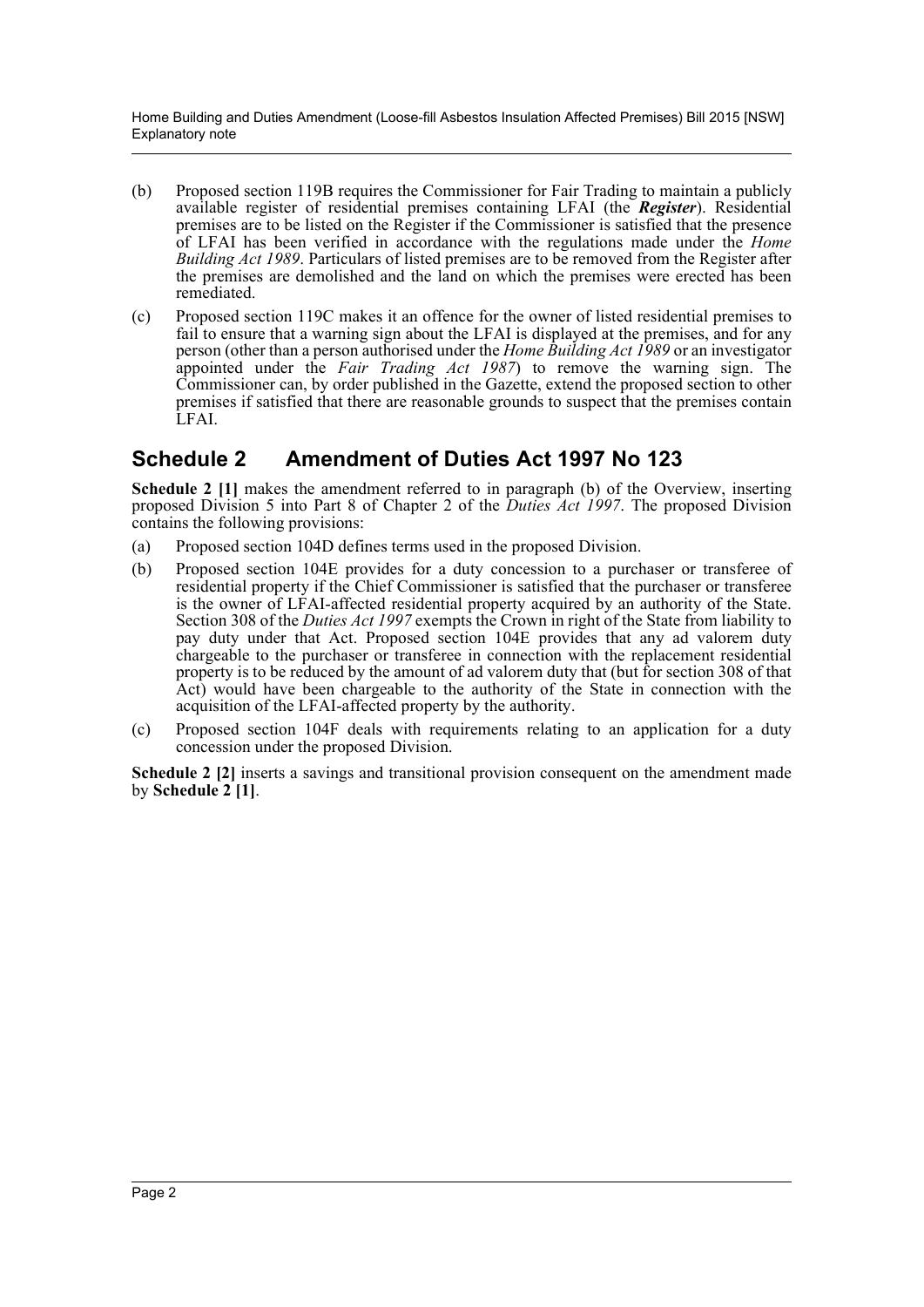First print



New South Wales

# **Home Building and Duties Amendment (Loose-fill Asbestos Insulation Affected Premises) Bill 2015**

## **Contents**

|                                                       | Page |
|-------------------------------------------------------|------|
|                                                       |      |
| Name of Act                                           |      |
| Commencement                                          | 2    |
| Schedule 1 Amendment of Home Building Act 1989 No 147 | 3    |
| Schedule 2 Amendment of Duties Act 1997 No 123        | 5    |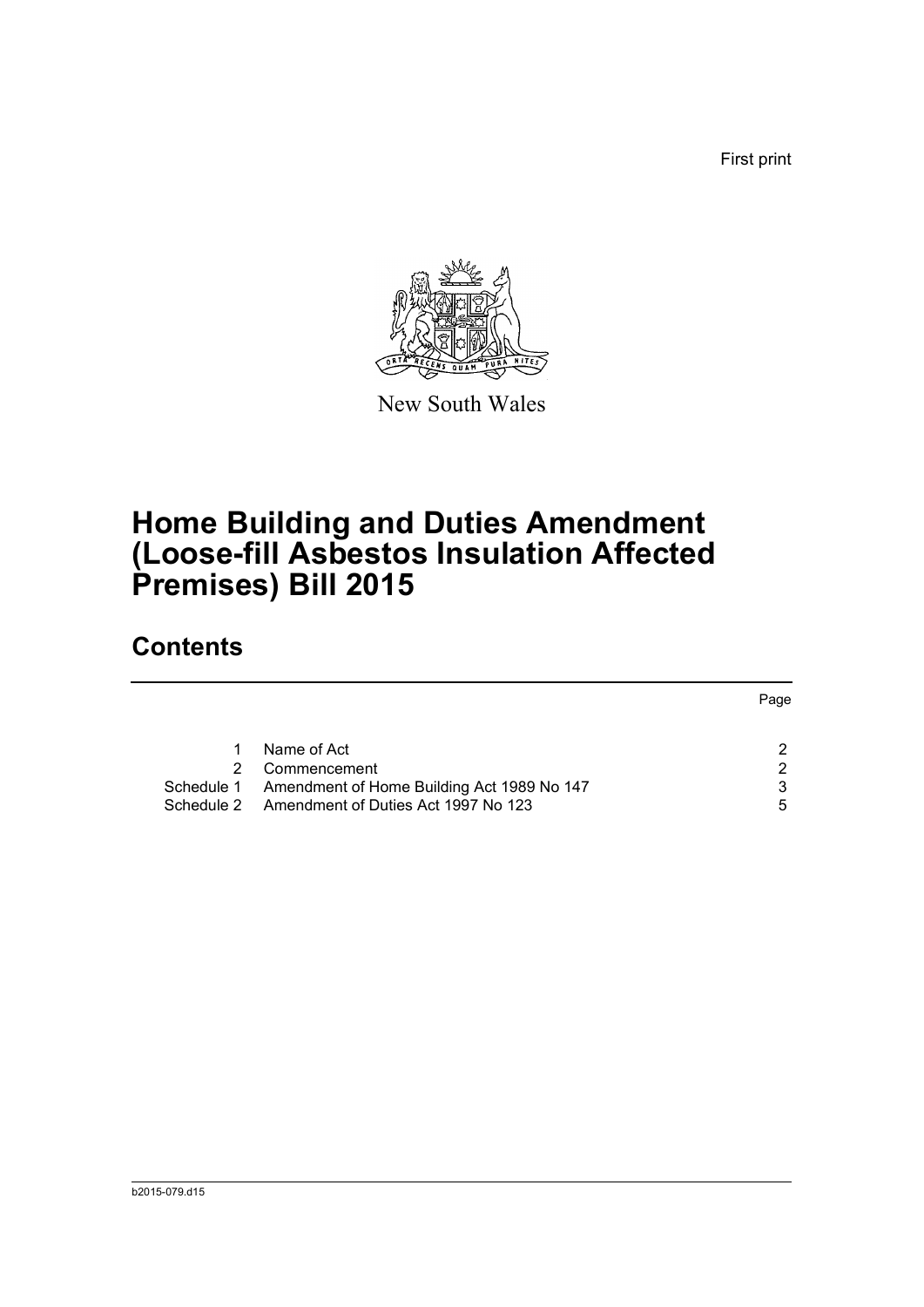

New South Wales

# **Home Building and Duties Amendment (Loose-fill Asbestos Insulation Affected Premises) Bill 2015**

No , 2015

### **A Bill for**

An Act to amend the *Home Building Act 1989* and *Duties Act 1997* in connection with residential premises affected by loose-fill asbestos insulation; and for other purposes.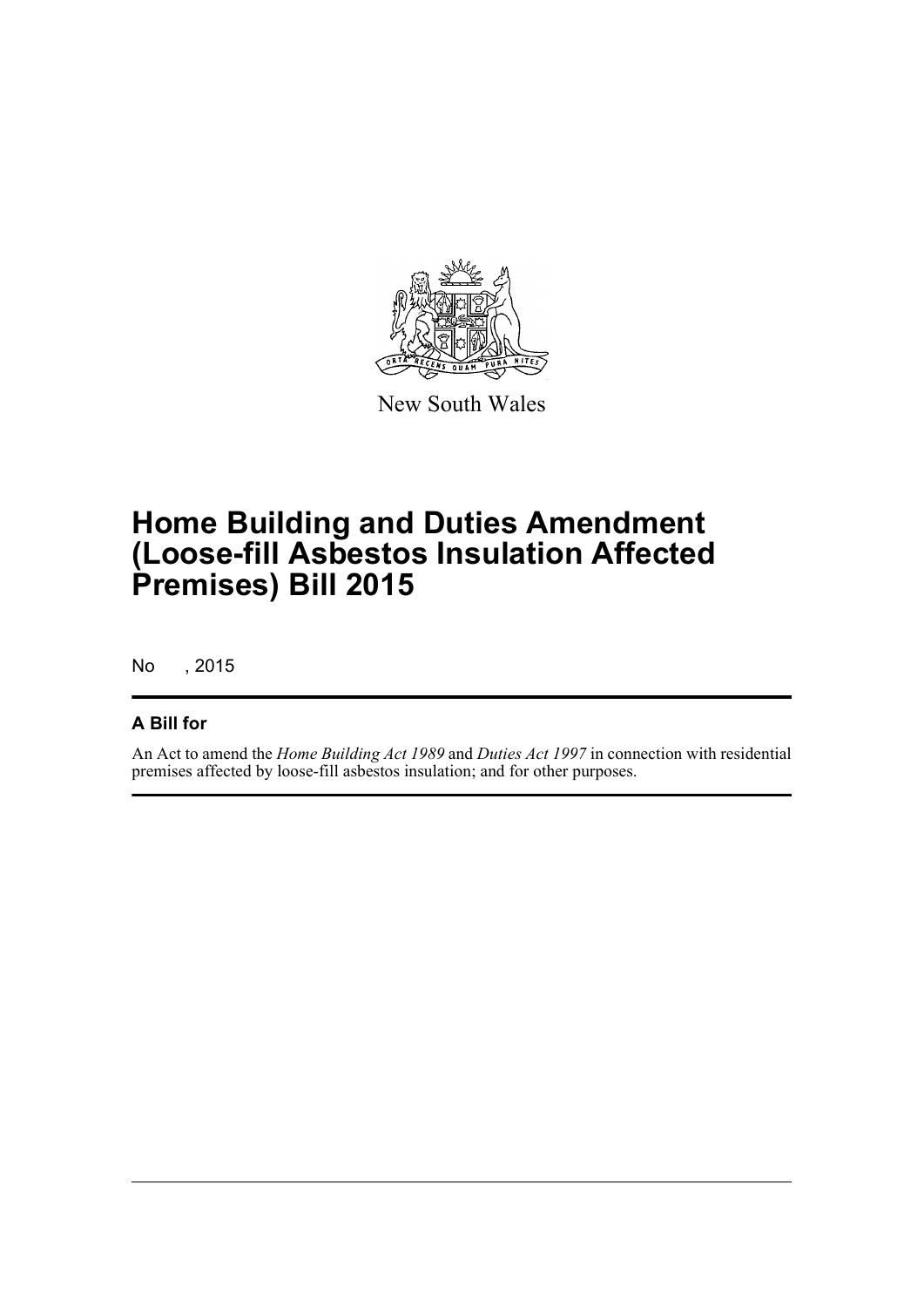Home Building and Duties Amendment (Loose-fill Asbestos Insulation Affected Premises) Bill 2015 [NSW]

<span id="page-4-1"></span><span id="page-4-0"></span>

| The Legislature of New South Wales enacts:                                                                                |                |
|---------------------------------------------------------------------------------------------------------------------------|----------------|
| Name of Act                                                                                                               | $\overline{c}$ |
| This Act is the <i>Home Building and Duties Amendment (Loose-fill Asbestos</i><br>Insulation Affected Premises) Act 2015. | 3<br>4         |
| <b>Commencement</b>                                                                                                       |                |
| This Act commences on the date of assent to this Act.                                                                     | 6              |
|                                                                                                                           |                |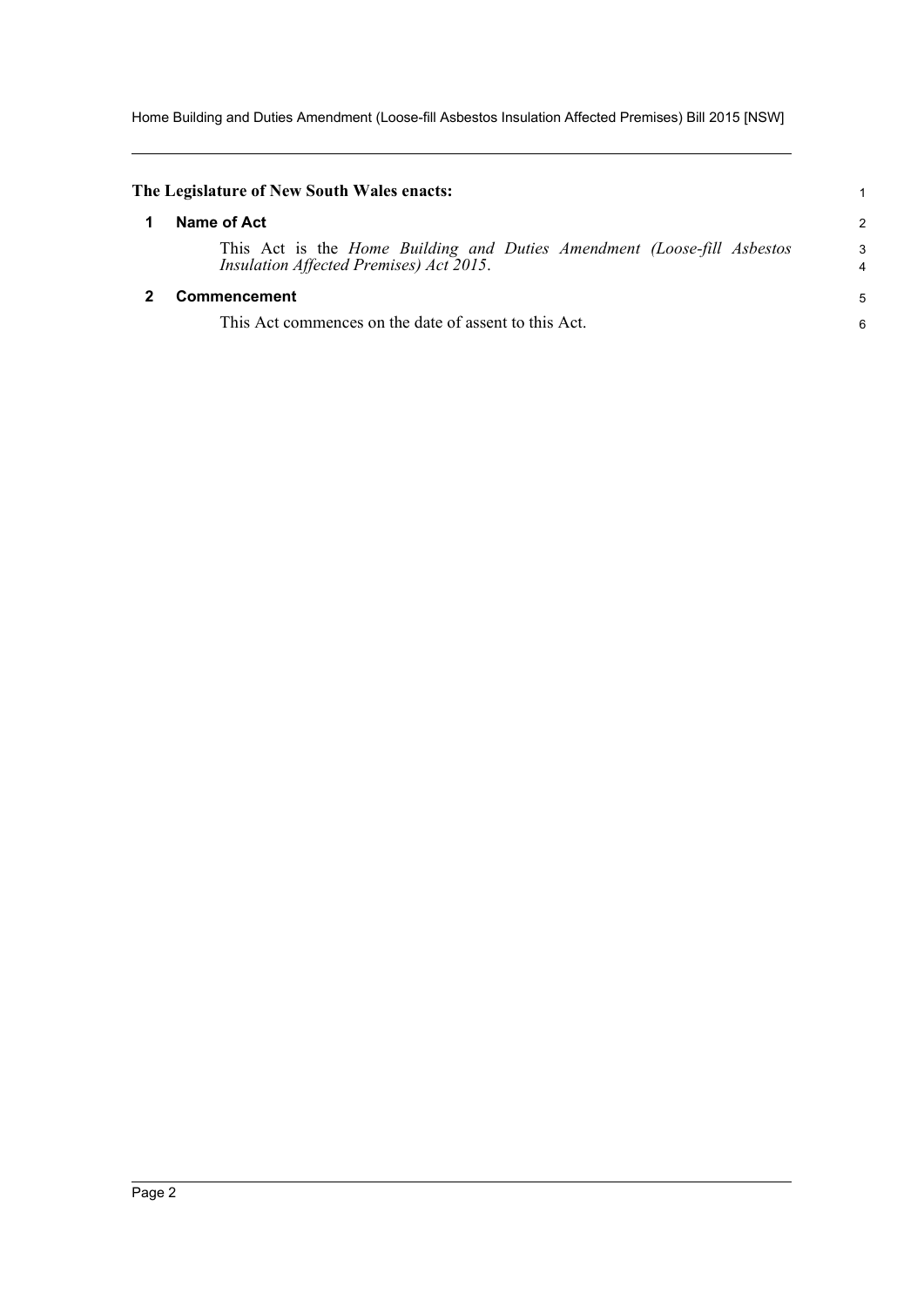Home Building and Duties Amendment (Loose-fill Asbestos Insulation Affected Premises) Bill 2015 [NSW] Schedule 1 Amendment of Home Building Act 1989 No 147

<span id="page-5-0"></span>

| <b>Amendment of Home Building Act 1989 No 147</b><br><b>Schedule 1</b> |                                                                                                                                                                                                                            |                                                                                                                                                                               | $\mathbf{1}$                                  |  |  |
|------------------------------------------------------------------------|----------------------------------------------------------------------------------------------------------------------------------------------------------------------------------------------------------------------------|-------------------------------------------------------------------------------------------------------------------------------------------------------------------------------|-----------------------------------------------|--|--|
|                                                                        |                                                                                                                                                                                                                            | Part 8, Division 1A                                                                                                                                                           | 2                                             |  |  |
|                                                                        |                                                                                                                                                                                                                            | Insert after Division 1:                                                                                                                                                      | 3                                             |  |  |
|                                                                        | <b>Division 1A</b>                                                                                                                                                                                                         | Premises affected by loose-fill asbestos insulation                                                                                                                           | 4                                             |  |  |
| 119A                                                                   | <b>Definitions</b>                                                                                                                                                                                                         |                                                                                                                                                                               |                                               |  |  |
|                                                                        |                                                                                                                                                                                                                            | In this Division:                                                                                                                                                             | 5<br>$\,6\,$                                  |  |  |
|                                                                        |                                                                                                                                                                                                                            | <i>affected residential premises</i> means any residential premises that are listed on                                                                                        |                                               |  |  |
|                                                                        |                                                                                                                                                                                                                            | the Register, but does not include any premises of a class that is excluded from<br>this definition by the regulations.                                                       | $\overline{7}$<br>$\bf 8$<br>$\boldsymbol{9}$ |  |  |
|                                                                        |                                                                                                                                                                                                                            | <b>loose-fill asbestos insulation</b> means loose-fill amosite or crocidolite asbestos<br>used as ceiling insulation.                                                         | 10<br>11                                      |  |  |
|                                                                        |                                                                                                                                                                                                                            | <b>Register</b> means the register required to be maintained under section 119B.                                                                                              | 12                                            |  |  |
|                                                                        |                                                                                                                                                                                                                            | <i>residential premises</i> means any building that is wholly or partly used (or is<br>wholly or partly designed, constructed or adapted for use) as a place of<br>residence. | 13<br>14<br>15                                |  |  |
| 119B                                                                   | <b>Register</b>                                                                                                                                                                                                            |                                                                                                                                                                               |                                               |  |  |
|                                                                        | (1)                                                                                                                                                                                                                        | The Secretary is to maintain a register of residential premises that contain or<br>have contained loose-fill asbestos insulation.                                             | 17<br>18                                      |  |  |
|                                                                        | Residential premises are to be listed on the Register if the Secretary is satisfied<br>(2)<br>that the presence of loose-fill asbestos insulation at the premises has been<br>verified in accordance with the regulations. |                                                                                                                                                                               | 19<br>20<br>21                                |  |  |
|                                                                        | (3)                                                                                                                                                                                                                        | Other residential premises may be listed on the Register in the circumstances<br>prescribed by the regulations.                                                               | 22<br>23                                      |  |  |
|                                                                        | The Register is to include the following particulars in relation to residential<br>(4)<br>premises that are listed on the Register:                                                                                        |                                                                                                                                                                               | 24<br>25                                      |  |  |
|                                                                        |                                                                                                                                                                                                                            | the address and title particulars (such as the Lot and DP numbers) of the<br>(a)<br>land where the premises are located,                                                      | 26<br>27                                      |  |  |
|                                                                        |                                                                                                                                                                                                                            | any other particulars that are prescribed by the regulations.<br>(b)                                                                                                          | 28                                            |  |  |
|                                                                        | (5)                                                                                                                                                                                                                        | The names of owners or occupiers of residential premises who are individuals<br>are not to be included on the Register.                                                       | 29<br>30                                      |  |  |
|                                                                        | (6)                                                                                                                                                                                                                        | The Register is to be in the form determined by the Secretary and is to be<br>available for inspection by the public.                                                         | 31<br>32                                      |  |  |
|                                                                        | (7)                                                                                                                                                                                                                        | The Secretary is to remove the following particulars relating to affected<br>residential premises from the Register:                                                          | 33<br>34                                      |  |  |
|                                                                        |                                                                                                                                                                                                                            | all particulars if the Secretary is satisfied that the premises have been<br>(a)<br>demolished and the land on which the premises were erected has been<br>remediated,        | 35<br>36<br>37                                |  |  |
|                                                                        |                                                                                                                                                                                                                            | any particulars that the Secretary is satisfied:<br>(b)                                                                                                                       | 38                                            |  |  |
|                                                                        |                                                                                                                                                                                                                            | are false, erroneous or misleading, or<br>(i)                                                                                                                                 | 39                                            |  |  |
|                                                                        |                                                                                                                                                                                                                            | have been erroneously included in the Register,<br>(ii)                                                                                                                       | 40                                            |  |  |
|                                                                        |                                                                                                                                                                                                                            | any other particulars in the circumstances prescribed by the regulations.<br>(c)                                                                                              | 41                                            |  |  |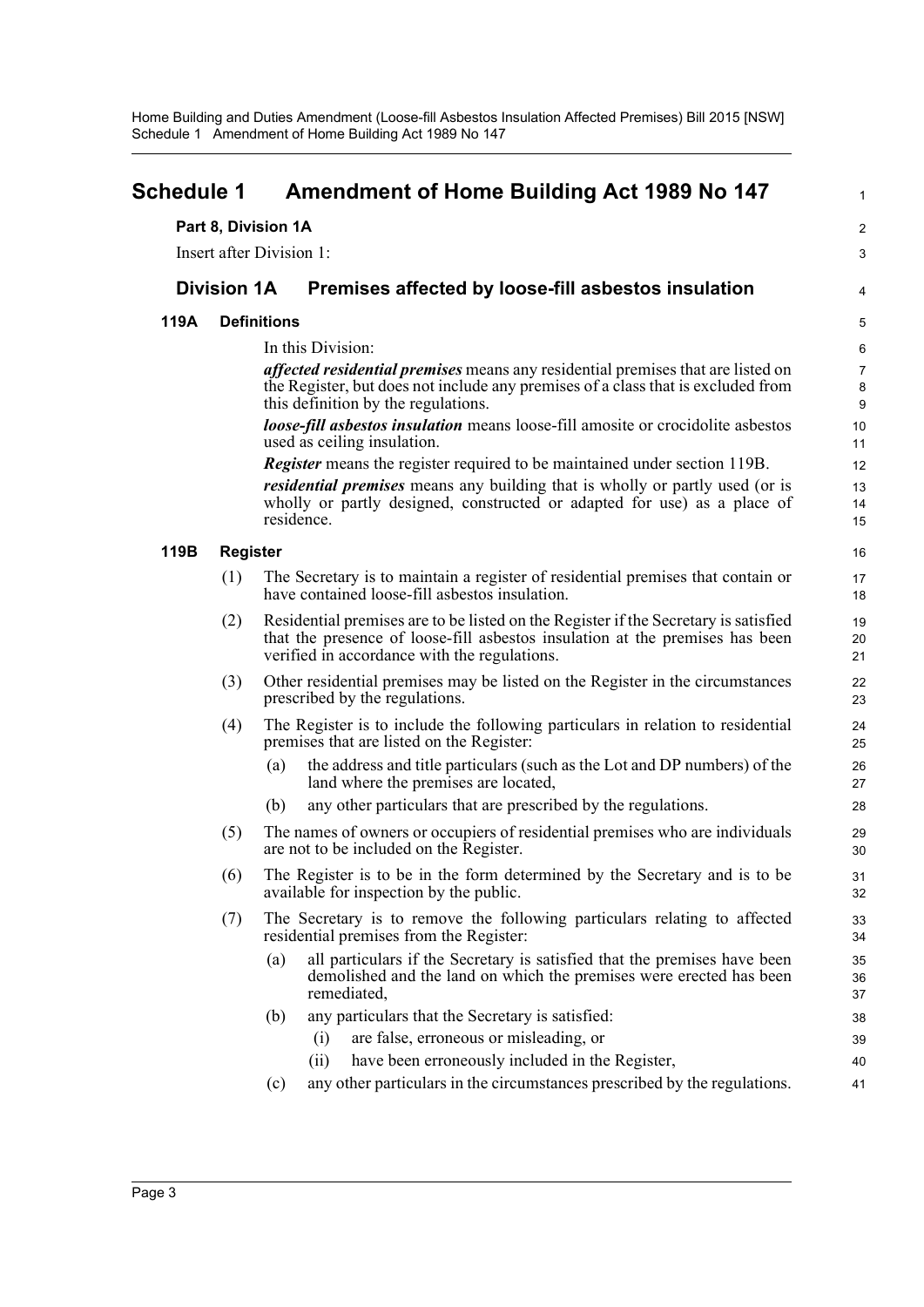Home Building and Duties Amendment (Loose-fill Asbestos Insulation Affected Premises) Bill 2015 [NSW] Schedule 1 Amendment of Home Building Act 1989 No 147

#### **119C Warning signs**

(1) The owner of affected residential premises must ensure that a compliant warning sign is displayed at any place at the premises that is prescribed by the regulations.

- (2) This section does not require the owner of a lot in a strata scheme to display a compliant warning sign at any part of the premises that is not comprised in the lot.
- (3) If affected residential premises are the subject of a strata scheme, the owners corporation for the scheme must ensure that a compliant warning sign is displayed at any place at the premises that is prescribed by the regulations and consists of common property.
- (4) A person must not remove, or cause or permit to be removed, a compliant warning sign from affected residential premises.
- (5) Despite subsection (4), a compliant warning sign may be removed from affected residential premises by a person authorised under section 126 (1) to enter the premises.
- (6) The Secretary may, by order published in the Gazette, extend the application of this section to any premises specified in the order if the Secretary is satisfied that there are reasonable grounds to suspect that the premises contain loose-fill asbestos insulation.
- (7) In this section:

*affected residential premises* includes any premises in relation to which an order under this section is in force.

*compliant warning sign* means a sign about loose-fill asbestos insulation that complies with any requirements (including any requirements about its display) prescribed by the regulations.

*lot*, *owners corporation* and *strata scheme* have the same meanings as in the *Strata Schemes Management Act 1996*.

Maximum penalty: 200 penalty units in the case of a corporation and 50 penalty units in any other case.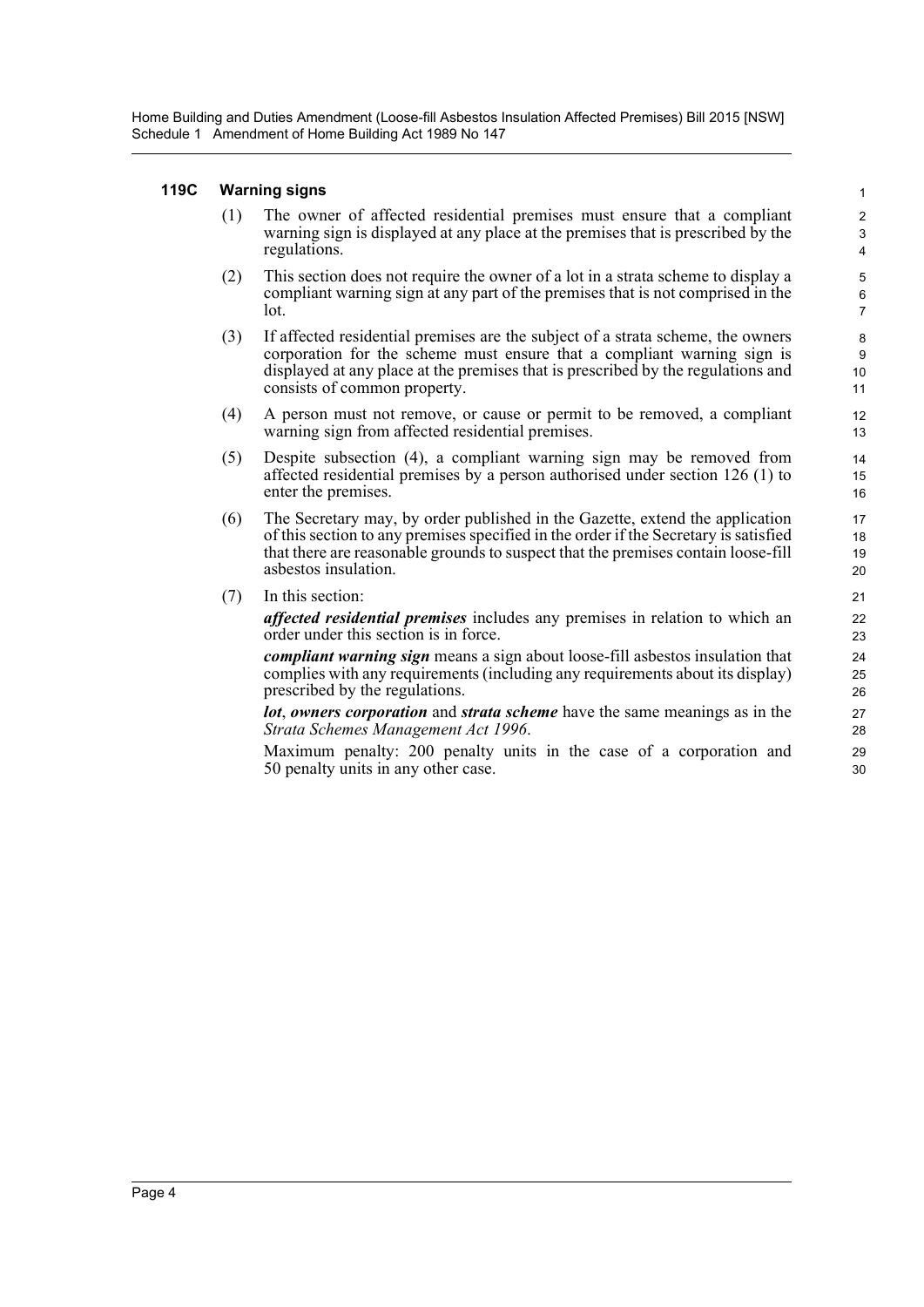<span id="page-7-0"></span>

|     | <b>Schedule 2</b> |                            |                    | <b>Amendment of Duties Act 1997 No 123</b>                                                                                                                                                                                                                                                                                                                                              | $\mathbf{1}$               |  |
|-----|-------------------|----------------------------|--------------------|-----------------------------------------------------------------------------------------------------------------------------------------------------------------------------------------------------------------------------------------------------------------------------------------------------------------------------------------------------------------------------------------|----------------------------|--|
| [1] |                   |                            |                    | Chapter 2, Part 8, Division 5                                                                                                                                                                                                                                                                                                                                                           | $\overline{\mathbf{c}}$    |  |
|     |                   | Insert after section 104C: |                    |                                                                                                                                                                                                                                                                                                                                                                                         |                            |  |
|     | <b>Division 5</b> |                            |                    | Concession for persons who have transferred property<br>affected by loose-fill asbestos insulation to State                                                                                                                                                                                                                                                                             | 4<br>5                     |  |
|     | 104D              |                            | <b>Definitions</b> |                                                                                                                                                                                                                                                                                                                                                                                         | 6                          |  |
|     |                   | (1)                        |                    | In this Division:                                                                                                                                                                                                                                                                                                                                                                       | $\overline{7}$             |  |
|     |                   |                            |                    | <b>authority of the State</b> has the same meaning as in the <i>Land Acquisition (Just</i> )<br>Terms Compensation) Act 1991.                                                                                                                                                                                                                                                           | $\bf 8$<br>9               |  |
|     |                   |                            |                    | <i>owner</i> , in relation to residential property, means:                                                                                                                                                                                                                                                                                                                              | 10                         |  |
|     |                   |                            | (a)                | a registered proprietor of the property, or                                                                                                                                                                                                                                                                                                                                             | 11                         |  |
|     |                   |                            | (b)                | in the case of a land use entitlement—a person having ownership of<br>shares or units through which the entitlement is conferred.                                                                                                                                                                                                                                                       | 12<br>13                   |  |
|     |                   |                            |                    | <i>residential property means:</i>                                                                                                                                                                                                                                                                                                                                                      | 14                         |  |
|     |                   |                            | (a)                | a parcel of land (including a strata lot) on which a dwelling is erected,<br>or on which there is a building under construction that, when completed,<br>will constitute a dwelling, or                                                                                                                                                                                                 | 15<br>16<br>17             |  |
|     |                   |                            | (b)                | a land use entitlement—if it entitles the holder of the land use<br>entitlement to occupy a building, or part of a building, as a separate<br>dwelling.                                                                                                                                                                                                                                 | 18<br>19<br>20             |  |
|     |                   |                            |                    | vacant residential land means a parcel of vacant land that is zoned or<br>otherwise designated for use under an environmental planning instrument<br>(within the meaning of the <i>Environmental Planning and Assessment Act 1979</i> )<br>for residential or principally for residential purposes.                                                                                     | 21<br>22<br>23<br>24       |  |
|     |                   | (2)                        |                    | For the purposes of this Division, residential property is <b>LFAI-affected</b> if the<br>dwelling erected on the land comprised in the residential property (or to which<br>the residential property relates) contains, or is part of a building containing,<br>loose-fill asbestos insulation (within the meaning of Division 1A of Part 8 of<br>the <i>Home Building Act 1989</i> ). | 25<br>26<br>27<br>28<br>29 |  |
|     | 104E              |                            | <b>Concession</b>  |                                                                                                                                                                                                                                                                                                                                                                                         | 30                         |  |
|     |                   | (1)                        |                    | The purchaser or transferee under an agreement for the sale or transfer, or the<br>transfer, of residential property or vacant residential land is entitled to be<br>granted a duty concession under this Division in respect of the agreement or<br>transfer if the Chief Commissioner is satisfied that:                                                                              | 31<br>32<br>33<br>34       |  |
|     |                   |                            | (a)                | the purchaser or transferee (or at least one of the purchasers or<br>transferees if there is more than one purchaser or transferee) is the<br>owner of residential property that will be acquired by an authority of the<br>State (or was the owner from whom the authority of the State acquired<br>the property), and                                                                 | 35<br>36<br>37<br>38<br>39 |  |
|     |                   |                            | (b)                | the authority of the State has entered into a binding agreement to acquire<br>(or has acquired) that residential property because it is or was<br>LFAI-affected.                                                                                                                                                                                                                        | 40<br>41<br>42             |  |
|     |                   | (2)                        |                    | Despite subsection (1) (a), the Chief Commissioner may grant a duty<br>concession under this Division to a purchaser or transferee who is not or was<br>not (at any time or at the applicable time) the owner (or the only owner) of the<br>LFAI-affected property concerned if the Chief Commissioner is satisfied that                                                                | 43<br>44<br>45<br>46       |  |